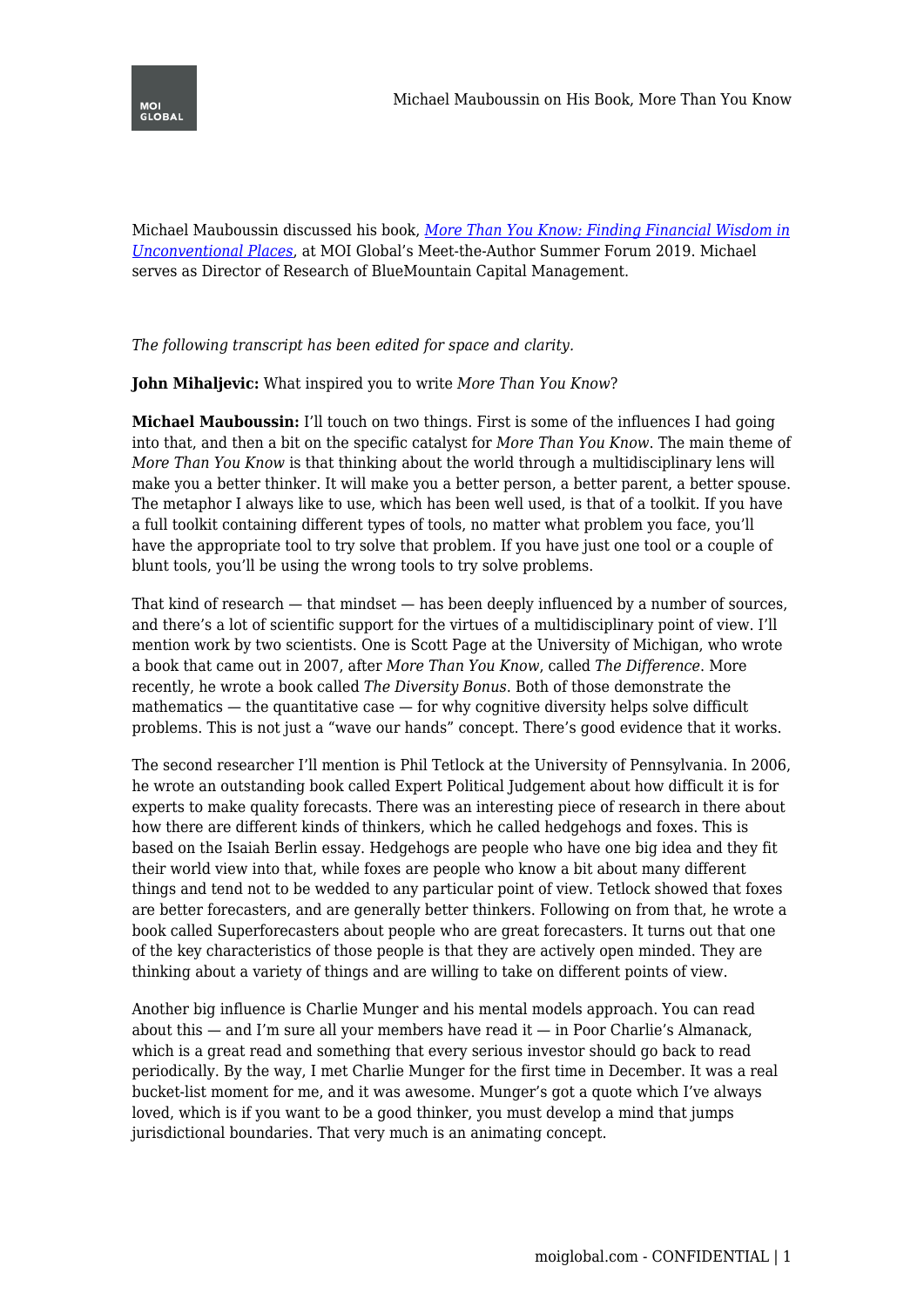

The last thing I will mention as an influence is the Santa Fe Institute. I'm actually in Santa Fe, New Mexico now. You mentioned I'm chairman of the Board of Trustees. The Santa Fe Institute is an interesting place. It was started about 35 years ago by a number of academics who felt that academia had become too siloed, and that many of the most vexing and interesting problems in our world were at the intersection of disciplines, so they started an institute to transcend these jurisdictional boundaries and have people work on these difficult problems.

That's a bit of background on the influences. This way of thinking about the world is not everybody's cup of tea, but it's very much in the bones of *More Than You Know*.

To answer your question more directly in terms of how this book came about, I'm one of those people, — which can be slightly annoying — who when they read something or watch something or see something, are always thinking about connections or corrections. I would find myself talking back to my books or talking to my TV, which is not an effective way to go through life. I thought that I should start writing about these connections that I see, or how ideas can spill over from one to the other.

There was also a specific catalyzing moment for me. My wife had a beloved grandfather  $-$  a great guy — who, in the summer of 2000, handed me a copy of Time magazine which had Tiger Woods on the cover. Tiger Woods, of course, is a famous golfer, but the story here was that in 1997, so three years prior, he had won the Masters golf tournament at the age of 21. He won it by 12 strokes. It was an extraordinary story. Woods watched the tape of his performance, and he came to the conclusion that his swing was no good. He called his coach and they revamped the swing, and the initial reaction was that he became less effective as a golfer. Then he came roaring back and had a spectacular string of victories with this revamped swing. That immediately conjured in my mind something I had learned about at the Santa Fe Institute, which is a concept called fitness landscapes. Imagine looking out at a landscape with mountains of different heights. Think of the height of each mountain as some measure of fitness or goodness. You go up to a mountain and you're at the peak, but there may be a mountain with a higher peak out there. For you to get to the higher peak, you have to sometimes go into the valley to climb back up to the peak. I thought what Tiger Woods was doing was an excellent illustration of this idea: he was at a local peak — he was the best golfer in the world at the time — but he thought he could be even better, so he degraded his performance for a short period of time to be even better.

That launched me into these essays in the early 2000s. We wrote them every two weeks. I targeted 1,500 words, which is enough to allow you to develop an idea, but fairly short so people would read it. We called it "The Consilient Observer" — that was the name of the original essays. I was inspired by E. O. Wilson's book Consilience, which came out in 1998 and is a book I'd recommend. Consilience is an unusual word. It's about 150 years old, and it means the unification of knowledge. In this book, Wilson argues that for us to advance in the scientific world, we need to appeal to consilience — again, this transdisciplinary effort.

A publisher approached me and suggested we put the essays together, with introductions to various sections, and that became *More Than You Know*. That's the long intellectual journey behind it, but that's what inspired me to do it in the first place. A lot of it is this idea that we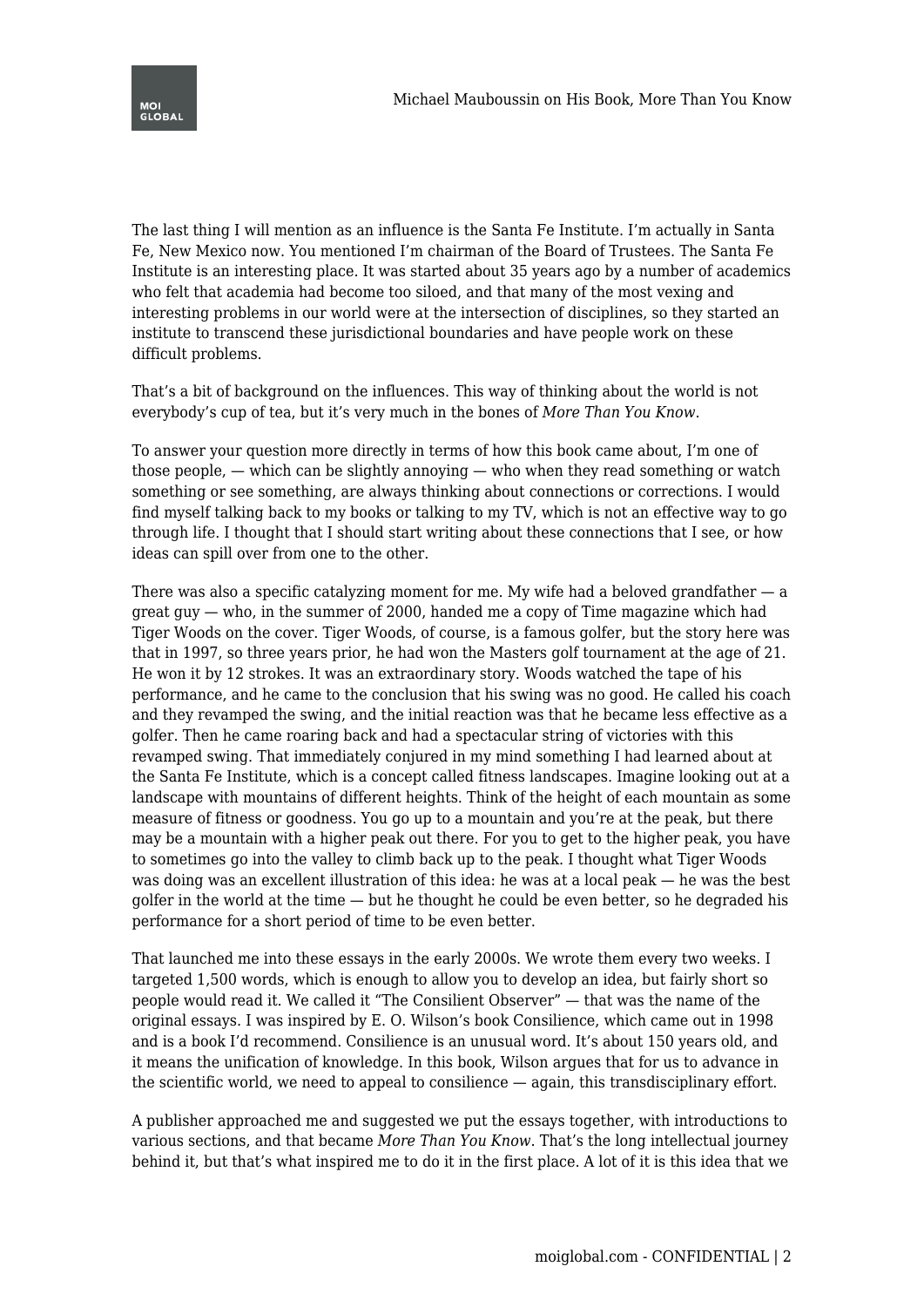

are better people if we think about lots of different disciplines.

**Mihaljevic:** The book covers a lot of ground and does that masterfully. You organized it into four sections: investment philosophy; psychology; innovation and competitive strategy; and finally, science and complexity theory. To start on the investment philosophy side, you draw a distinction between profession and business when it comes to investing. What do you mean by that?

**Mauboussin:** This is an important point. This was inspired by an essay written by Charley Ellis in 2001. The argument is if you think about investing, there are two components. The profession component is all about generating excess returns for your investors. Presumably, as a leader of an organization or a portfolio manager, you are invested in that yourself. The key to the profession is it has a certain cadence. In most cases, you want to take the long view. You want to be, as Buffett would say, fearful when others are greedy and greedy when others are fearful. In a sense, you're working counter to the broad world.

The business of investing is ultimately just like any other business, which is revenues and costs. The business of investing would presume that your business is better if you gather more assets, so the business side is about gathering assets.

You certainly need a good business to support a profession — you need to be able to compensate people, hire the right people, and have the right organization and resources, for example, to do your research in a quality fashion, but the argument that Ellis made, to which I was sympathetic, was that a lot of investment organizations had tilted more toward the business side than the profession side. (By the way, the other person who wrote elegantly about this was Jack Bogle.) For example, if a particular asset class or a particular product is hot, it is the investment organization's focus on the business that will launch products in that area because they're satiating a demand, whereas an organization focused on the profession might say, "We're not going to do that because we think that the prospective returns are not very attractive," and may even go a step further and say, "The products we want to launch are going to be in areas that are ignored today but where we think we can plant seeds that will bear fruit down the road." As I said, a good business is important to a good profession, but it's about what becomes the most important thing as an organization.

I'll tell you a side story about a conversation that I had with Wally Weitz who's a great investor based in Omaha. I think he won't mind that I mention this. Wally's got a great track record and has built a nice business for himself. He said to me one day, "You know, I think to myself, if I really wanted to crank this thing, if I really wanted to grow my business rapidly, there would be ways for me to do this in certain distribution channels, but every time I think about it, I look at the plan and then I put it back in my drawer and close it and say we're really here to methodically deliver excess returns." I thought that was a great example of someone who overtly thought about this profession versus business thing and came down on the side of the profession, which is great.

**Mihaljevic:** What parallels would you draw between investing as a profession and sports as a profession?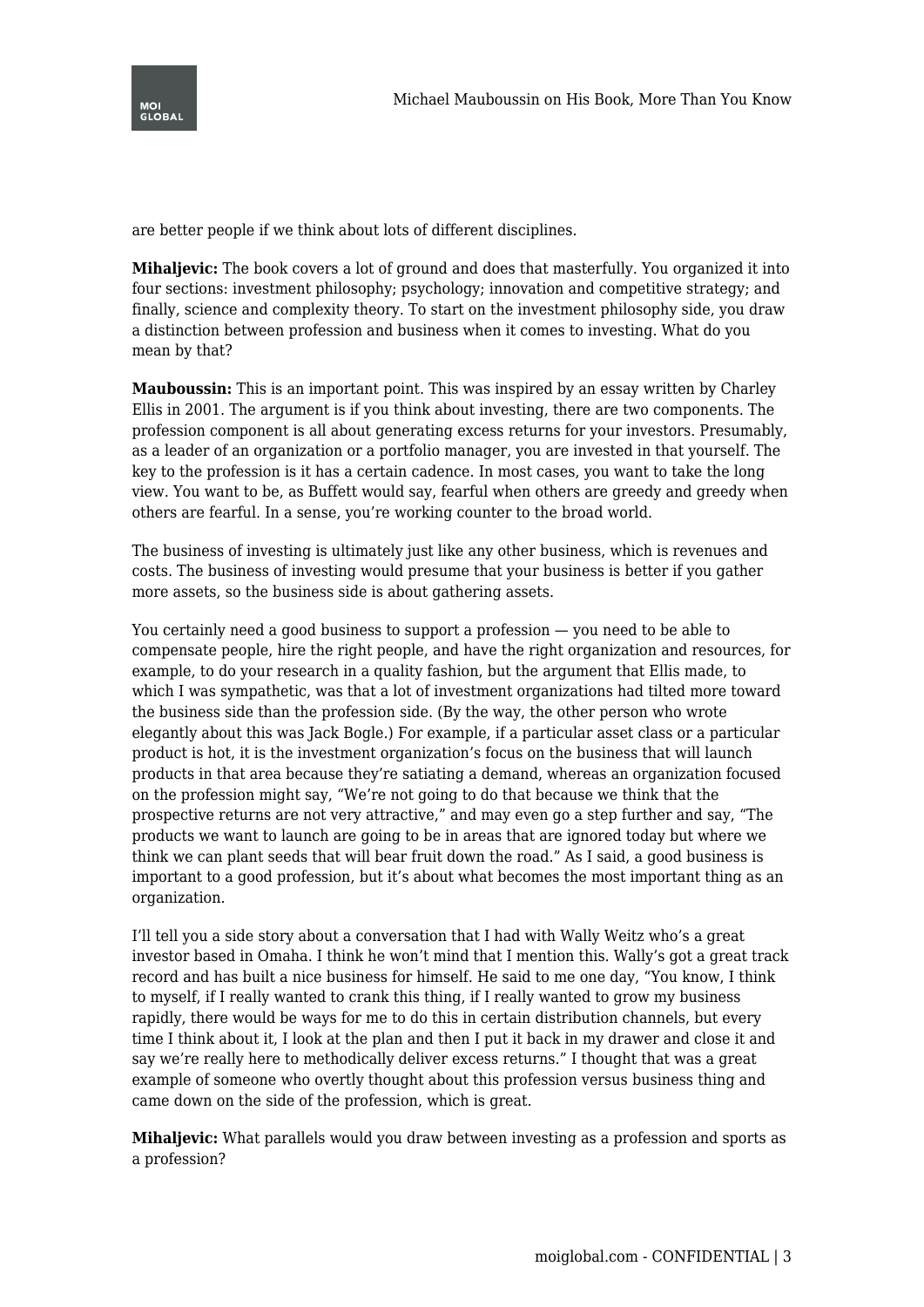

**Mauboussin:** I think there are a lot of parallels, and I'd even go beyond sports. When you say sports, I don't know if you mean sports team management, like GMs or–

**Mihaljevic:** I'm referring more to top athletes and how they approach their craft.

**Mauboussin:** This is not in the book, but I've always been enamored with this concept of athletes. In sports, we have physical athletes. In our business, they're not physical athletes, but they're mental athletes. What does a physical athlete have to do to be at his or her peak performance? You want to have an appropriate training program — deliberate practice, operating at the limit of your performance, things that are relevant in the context of the game you play. The other side of it is you want to make sure you're doing other things properly, for example, rest, nutrition, sleep. These are essential ingredients to performing well as a physical athlete. As a mental athlete — as an investor — what do you want to do? Incidentally, those other things  $-$  rest, sleep and nutrition  $-$  are also important for an investor. I'm on a big kick on sleep. I think sleep is vastly underestimated. You can get an important cognitive boost just by sleeping the appropriate amount and making sure that's built into your routine.

Training for me would be mostly reading. We'll call it learning in general, but mostly reading. Many of the great investors that I've been around — and I've had the fortune to be around a lot of great investors — spend a lot of their days just reading and thinking. What's interesting about that is there's no expectation for an immediate payoff. You're not reading something in order to do something specific. You're reading to gather and build your knowledge base so that when an opportunity presents itself, you're in a position to take advantage of it because you've prepared your mind, just like an athlete has prepared him or herself for a particular situation.

For example, people are surprised when someone sends a business proposal to Warren Buffett and he acts on it in fairly short order, and they wonder how he could understand it so quickly. The answer is that he's preparing every single day. He's made a career of preparing himself for these kinds of situations so when they appear, he knows what to do with them quickly. I think there are a lot of parallels between those things. A lot of it boils down to the simple concept of preparation, but other components like rest and time away and sleep are also essential to being a successful mental athlete just as you want to be a successful physical athlete.

**Mihaljevic:** I'm glad you mentioned sleep, because it's a bit of a contrarian view these days, it seems. We read so much about successful entrepreneurs waking up at all hours of the night and squeezing the last minute out of sleep as it were. It sounds like you come down on the side of not trying to economize too much when it comes to sleep.

**Mauboussin:** There's a wonderful book by Matthew Walker called Why We Sleep. Before reading it, I thought I knew the overall story, and I had the basic idea, but that book is not only fascinating, being grounded in science, but also compelling. I found myself talking about it with everyone I encountered. There's a lot of research that demonstrates that a deficiency of sleep will impede your cognitive performance — that's learning and memory, et cetera. There are certain extreme times when you may not be able to get the sleep that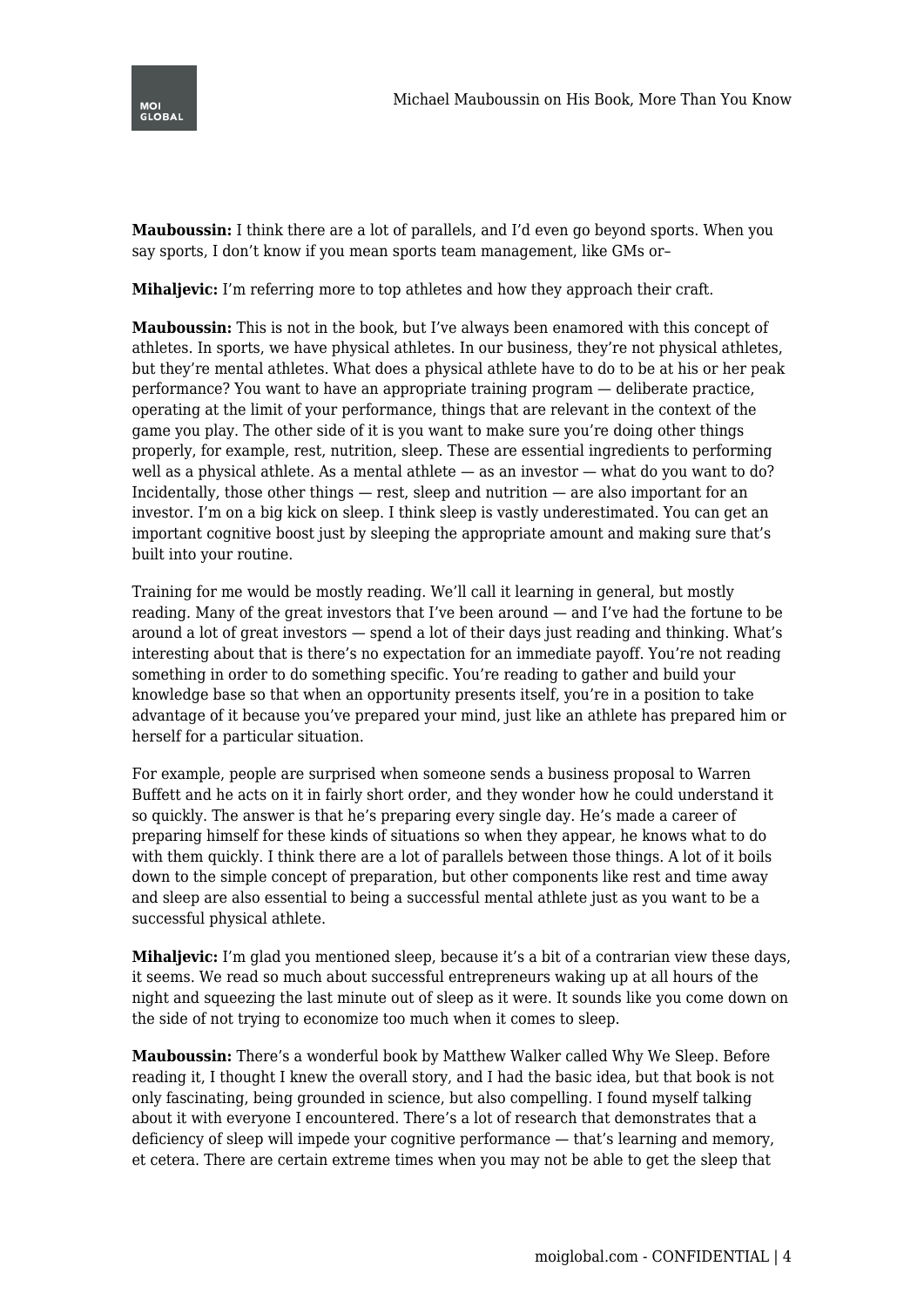



you hope for, but for most of us, in our day-to-day routine, there is no excuse for not getting the appropriate amount of sleep.

**Mihaljevic:** Tell us about the Babe Ruth effect, please.

**Mauboussin:** The background story on this is that I knew a money manager who was in charge of the funds for a particular state pension. They got a new treasurer who went through all the money managers and looked at what percent of their investments beat the market, and he fired the ones that were at the bottom, save one, which was the guy I knew. This one manager had a preponderance of investments that did not beat the market, but his overall portfolio did much better than the market.

On Wall Street, you will often hear people say things like, "You know, if I can be right 53% of the time, I'm going to be great. I'll make lots of money." That statement is accurate in the context of trading. If you're trading all day and you're slightly more right than you're wrong, you'll do fine. The Babe Ruth effect says that the frequency of correctness doesn't matter. It's how much money you make when you're right — it's the magnitude — that matters. It is often the case that even great money managers are wrong a majority of the time on their investments. They lose money most of the time, but when they make money , they make so much that it compensates for those losses and then some. One example is George Soros. One of his colleagues reported that Soros made money on 30% or less of his trades, but of course, the guy is a multibillionaire.

Why did I call it the Babe Ruth effect? When Babe Ruth retired, he had the all-time record for homeruns, but he also had the all-time record for strikeouts. The magnitude of his homeruns more than compensated for the strikeouts that he had over time. That's the big lesson. It's not the frequency of correctness that matters. It's the magnitude. It's how much money you make when you're right versus how much money you lose when you're wrong.

I'll mention one other interesting thing. There is a trading strategy called trend following, which has a formulaic approach. If you look at the payoffs of trend followers, what you find is that they lose money on a majority of trades, but they have a right-tailed payoff that allows this strategy to be fruitful overall. That's the Babe Ruth effect.

**Mihalievic:** Tell us a little about how you think about expertise and experts.

**Mauboussin:** This is a hot topic. In particular, there's a back and forth between Danny Kahneman, the eminent psychologist who won the Nobel Prize in Economics in 2002, and Gary Klein, who's an outstanding social psychologist and a very interesting guy in his own right. Gary's argument was a lot about what's called naturalistic decision-making: you put people in certain environments and they very quickly solve problems. He talked about firefighters and emergency healthcare providers and so forth. The question becomes what is expertise and how does it work.

The way I would come down on this is expertise or intuition tends to work when you've trained yourself thoroughly in a stable and linear environment. The canonical example would be chess, but you could think of people such as expert drivers or even athletes or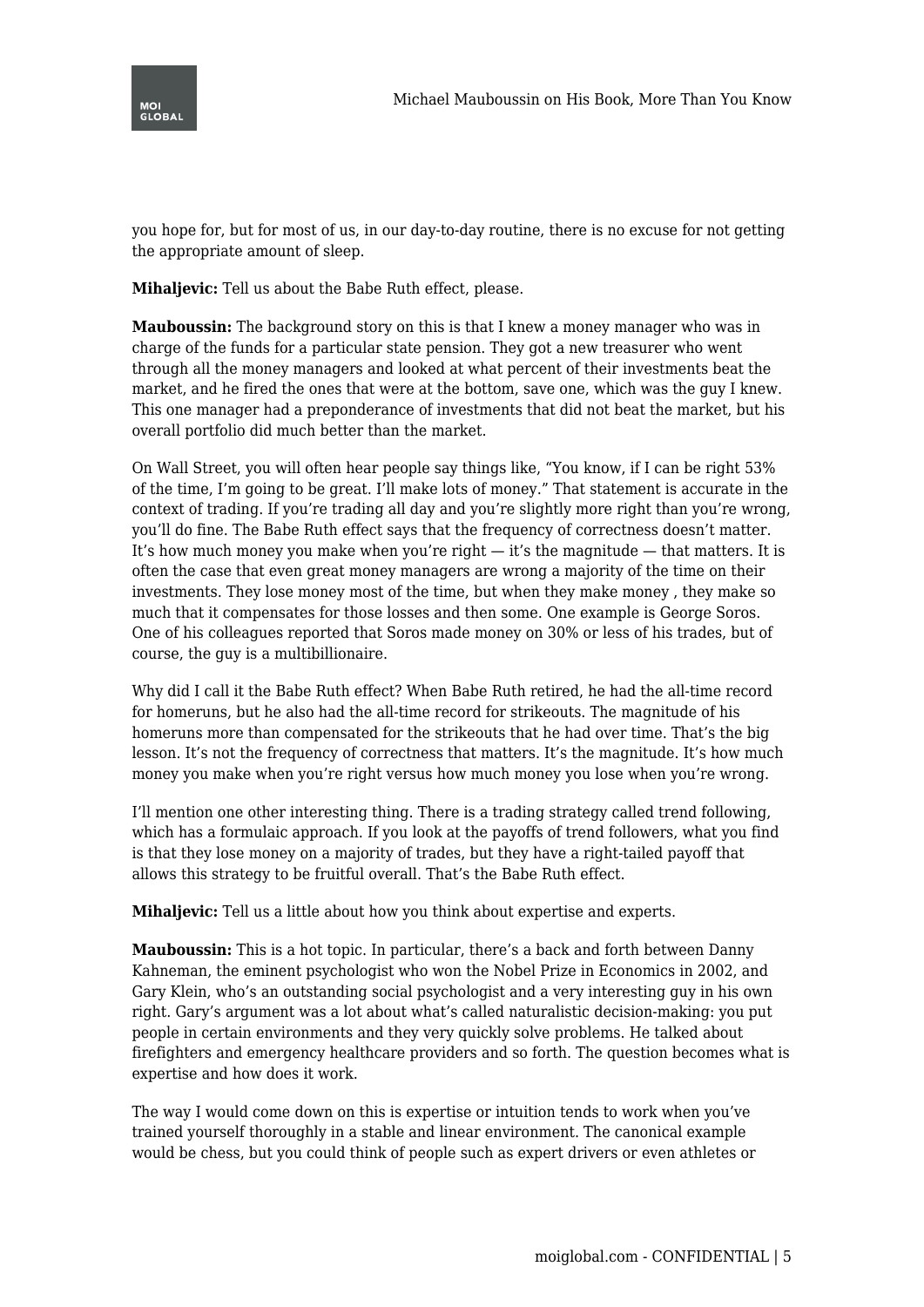

soldiers, who are trained in a specific set of environments that are sufficiently stable and linear that their actions always lead to the right outcomes. That's where things like expertise truly can develop. If you introduce non-linear environments or unstable environments, it's difficult to achieve so-called expertise.

This experience and expertise idea is important because there are often industries where people have lots of experience, but they don't really have expertise. Experts are much less prevalent than people tend to think. Expertise tends to work in fairly narrow domains, and we can sketch out what those domains look like.

**Mihaljevic:** Does it make sense to think about expertise also in terms of what a machine could emulate versus what human experts are uniquely capable of doing?

**Mauboussin:** If you are doing something that can be written down in a formula that is applied consistently, then a machine would likely be able to do your job. If you think about chess and Go, these games are computationally very difficult, so they lend themselves to machine power. But the rules are changing, for example, in chess, instead of us having an  $8\times8$  board, if we change it to  $12\times12$ , and change the way the pieces move, there would be no machine that could beat it. There would be no humans that would be good at it either, but it would take a long time for the machines to be able to beat humans in that. If you can write down the rules and everything is bounded fairly well, machines are going to do well. That's not general intelligence, to state the obvious. Those are machines that are developed to do specific tasks. This relates to how we can use machines or technology to help us in the world of investing, which is a hot and fascinating area. A lot of the applications are not that easy because markets themselves tend to be unstable and non-stationary, so it's difficult to extrapolate the past into the future.

**Mihaljevic:** Let's shift gears a bit to the psychology of investing. Why did you give it such prominence in the book, and what do you think is the crux of that topic?

**Mauboussin:** I'll mention a couple of things. One is I think I opened the introduction to that section with a quote from Puggy Pearson, who himself was a colorful gambler, and he had this line which was awesome. He said, "Ain't only three things to gambling: knowing the 60-40 end of a proposition, money management and knowing yourself." That pretty much encapsulates almost everything we need to know about investing, and the knowing yourself part is important. The point of emphasis in that section was how do we think about collective behavior, which we find all around us, but certainly is important in the context of markets.

I want to come back to that in a second, but there's a chapter in there that's a bit controversial, called something like "Beware of Behavioral Finance." This is an important argument for people to take into consideration. A lot of the literature on behavioral finance deals with individual mistakes that you and I make. We tend to be overconfident. We tend to fall for anchoring, reframing, loss aversion. These are all things that we could demonstrate in a laboratory or in the classroom, and are certainly real, but it's important to distinguish between those behaviors and what we actually see in markets, because markets are collectives. They're people interacting with one another. The nature of collective behavior is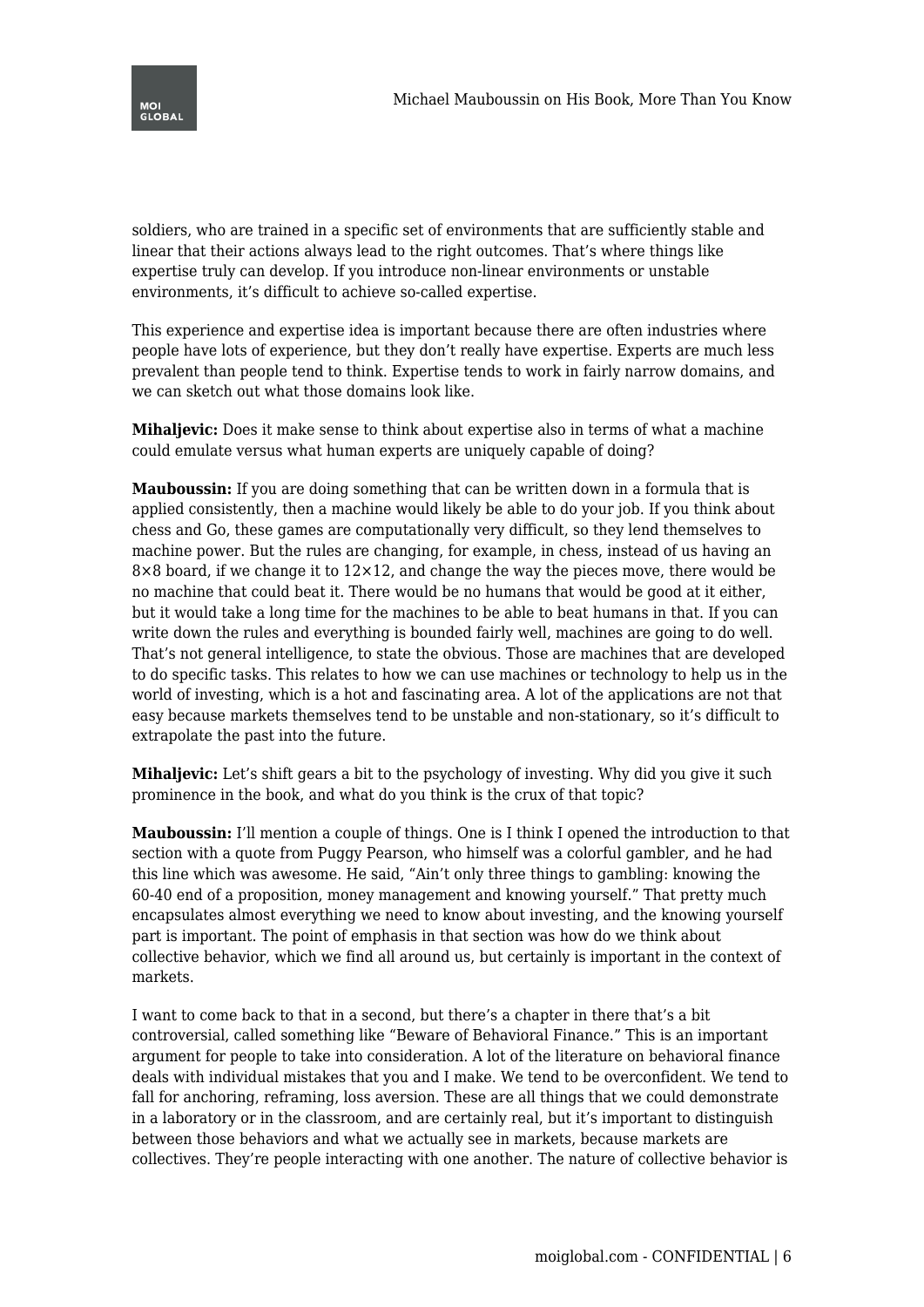

different from individual behavior. Some people simply argue that humans are not rational, and since markets are made up of humans, that means markets are not rational. My argument is that the last thing doesn't follow from the first two. The aggregation of even suboptimal individuals can lead to optimal results. Part of the point is that we're not really talking about psychology when we think about markets. We're talking about sociology, which is how groups behave in a group setting.

That was one of the big things I wanted to emphasize in that section, which was almost like a psychological or sociological approach to how to think about markets. It's often left out in much of our discussions. If you study finance formally in the classroom, we typically start with simple models of rational agents and optimal behaviors and so forth, and you depart from that in terms of the real world. My point of emphasis is that this idea of psychology of investing and understanding how collectives operate is incredibly important to understanding how markets work, and ultimately, the ability to generate excess returns if that's your objective.

**Mihaljevic:** How do you look at that in terms of the market at different points, meaning the aggregation of individual humans in normal times, let's say, versus at points of extreme market stress?

**Mauboussin:** The basic idea would be that markets tend to be efficient, and we'll call it the wisdom of crowds. The wisdom of crowds is operative when three conditions are in place. Firstly, the underlying agents  $-$  in this case, investors  $-$  come to the market with diverse points of view. Some people are optimistic, some are pessimistic. There are technical traders, fundamental traders, short term, long term, etc. The second condition is that there's a properly functioning aggregation mechanism. The information that is out in the world is reflected, in this case in particular, in prices. Exchanges do that very well, but I would note that sometimes aggregation falls down because people simply do not participate. The third is incentives, which are rewards for being right and penalties for being wrong. The argument [inaudible 00:28:35] to support this, is that when those three conditions are operative, you get an efficient market, even when the underlying agents have limitations themselves. A trivial example is the jellybean jar example, where if you have a jar of jellybeans and you pass it around to a group of people and ask them how many beans are in the jar, the individual guesses are usually not that good, but if you aggregate the guesses, you get an extremely accurate answer. Again, no individual is particularly good at it, but collectively, they're extremely good at it.

The flipside of that is when the markets become interesting, and that is when one or more of those conditions are violated. By far, the most likely to be violated is diversity. Rather than each of us operating independently or with our own views, we correlate our behaviors. Humans are social, and investing is inherently a social exercise, so from time to time, it happens that people's views collapse upon one another, and people all start to believe the same thing. By the way, even if you take an extreme example, such as the dot com bubble in the late 1990s through 2000s, not only were there a lot of enthusiasts buying these types of companies, but there were also a lot of naysayers who did not believe the values were appropriate, but they simply sat on their hands. They sat out. They didn't do anything to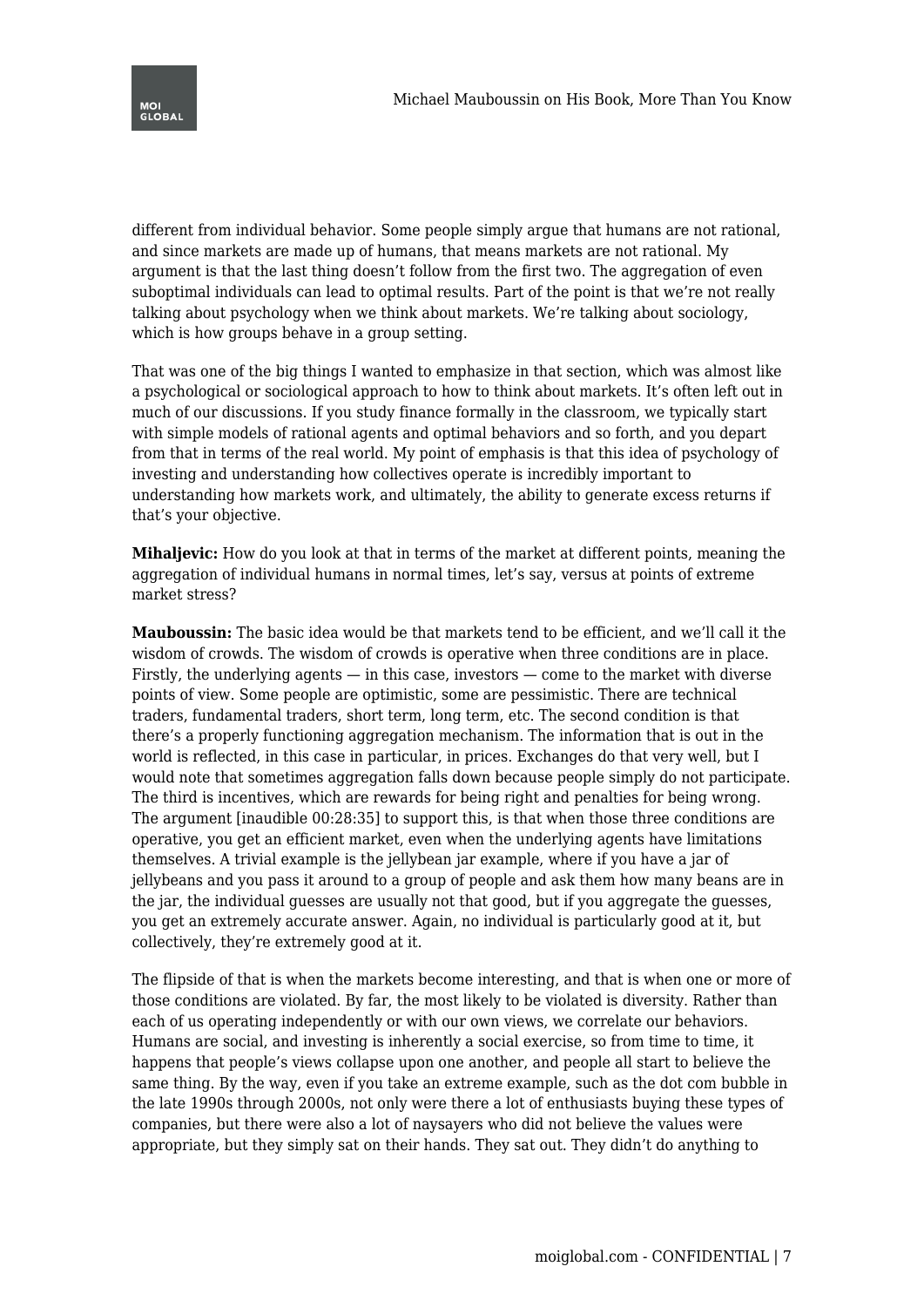

change that narrative. They didn't inject some diversity into the markets, which is tantamount to allowing that particular diversity breakdown to continue.

There's a line I love from Seth Klarman at Baupost, where he says value investing is, at its core, the marriage of a contrarian streak and a calculator. The contrarian streak says when others are bullish or bearish, examine the other side of the case. That need not be a simple way to make money, because sometimes the consensus is correct, and by the way, positive feedback is something that we see a lot in nature in order to survive. So it's not just being contrarian — the second component is essential, and that's the calculator. Because everyone is uniformly bullish or uniformly bearish, that's led us to a set of expectations that are unduly high or unduly low, and that company or that industry simply cannot satisfy that set of expectations that's priced into that particular stock. As a consequence, there's going to be a reversal. To me, that's the package: let's think about market efficiency, let's use this wisdom of crowds framework and the conditions, and then introduce the Klarman thing which is this contrarian streak plus a calculator. It seems like everybody has a uniform point of view, which seems to be what's expressed in the security price, and through an expectations approach, I'm going to reverse engineer and say it's a good bet to be on the other side of the argument.

**Mihaljevic:** Shifting to part three of the book, innovation and competitive strategy, what do you mean when you say that creative destruction is here to stay?

**Mauboussin:** Paul Romer recently won the Nobel Prize in Economics for his work on exogenous growth theory. What I learned from Romer's work is that innovation essentially is the recombination of building blocks. You could think about certain chunks of ideas or technologies as building blocks, and by recombining them, we can solve problems in the future. The degree to which we have more building blocks available at our disposal, and we have tools to manipulate that, such as computing power, that means we should not only have steady rates of innovation, but even potentially exploding rates of innovation. That, to me, is this argument on creative destruction or innovation: because the building blocks are there, we are going to continue to see innovation. There may be complicating features, such as policy or regulation or things like that, that may accelerate or stall the rate of innovation, but the core idea that Romer laid out in terms of exogenous growth is a powerful construct. That was the argument I was trying to make.

**Mihaljevic:** Perhaps more generally, how do you think about the impact of innovation — in particular what we're seeing today in terms of disruption across industries from technologydriven innovation —on the sustainability of competitive advantage?

**Mauboussin:** This is a tricky one. I think there's a bit of an arm wrestle going on between two sides of this argument. The first side, which has been the argument of impeding innovation, speaks mostly from the point of view of the United States, although to a degree it's relevant in other markets as well. In the United States, certainly in the last 20 or 25 years, we've seen a substantial consolidation of industries. If we look at the Herfindahl Index, which is a measure of industry concentration, it has been going up, which means industries are becoming more concentrated. Most of that is a consequence of mergers and acquisitions. In the United States, the Justice Department and FTC allow companies to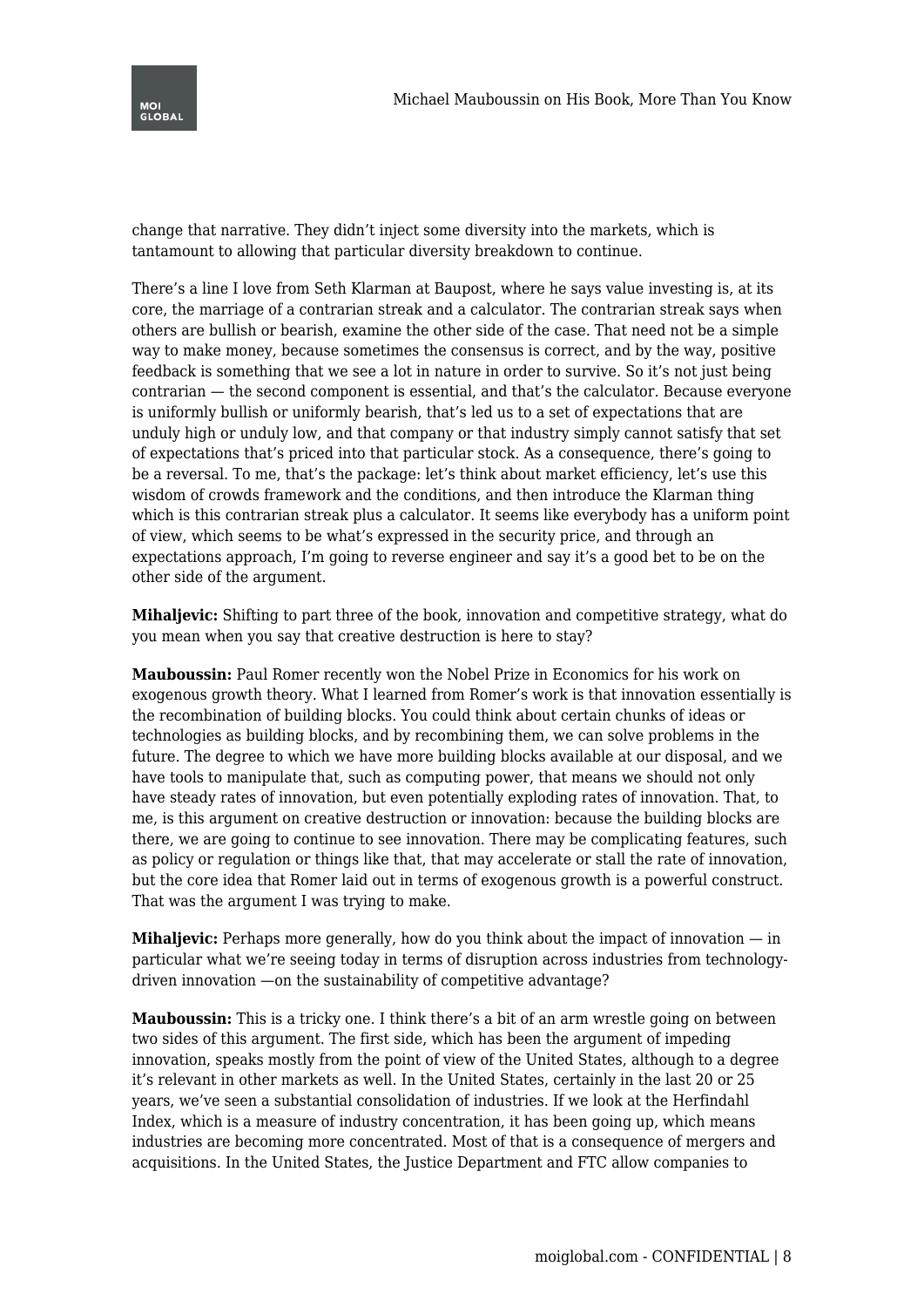

merge. With fewer participants, that is likely to lead to easier coordination on pricing, etc.

Many would argue that to some degree, that has blunted innovation. I alluded to this a moment ago, but to reiterate, things like regulation, which are meant to control the behaviors of incumbents, often can become a barrier to competitors. Regulatory adherence can sometimes be a cost that's too onerous for an upstart to deal with. Financial services is an area where that's a consideration — think about the amount of money that the large banks, certainly in the States but also elsewhere, spend on compliance. It's a difficult thing to tackle.

On the other hand, it's what I mentioned a moment ago, which is the recombination or putting together of technologies in a way that is fairly novel and that should lead to new solutions to problems. Amazon.com is a good example. At the time it came along, it was able to tap into things like the internet, obviously, but also a distribution system in the form of the postal service or UPS, different types of software, technology for warehouses, and so forth. These things all came together in a way that would clearly have not been possible 10, 15 or 20 years before. I think that kind of theme is going to continue as well: what resources do we have at our disposal.

To answer your question more specifically — and this is an ongoing thread of research in terms of thinking about competitive advantage — there are some thoughtful papers (the main ones are by Wiggins and Ruefli) on the argument that competitive advantage has been shrinking. You measure that specifically by looking at excess returns, so excess rents that are being earned, but it is difficult to measure. We can certainly look at the past, but it's difficult to look at things today. My own sense is it's difficult for certain companies to stay on top. On the flipside, if you look at, for example, margins of businesses, what we're seeing is that in the top 20% — the top quintile, or really, the top decile — certain types of businesses are very strong, and you think about certain businesses that have strong network effects. It's not super clear how those network effects will be eroded by competition.

The long and short of it is I don't really know. I do think as an investor, when you buy any particular stock, you should think about what kind of competitive advantage you're paying for, and whether that's plausible given a thoughtful and thorough competitive strategy analysis. To come up with a concrete judgment for any particular company or industry or sector is a tricky task.

**Mihaljevic:** In the book, you ask the question, "Is there a fly in your portfolio?" Tell us about the metaphor of fruit flies.

**Mauboussin:** That's related to the question you just posed. The metaphor there was about this fly called Drosophila, which is a particular type of fly which geneticists have studied because they reproduce quickly. You get lots of generations that happen, so you can analyze how various things happen. It's almost like it speeds up the world. The question I thought about or mused about out loud — and there are certain academics who certainly hold this view — is whether we're simply speeding up. The world is speeding up and we're becoming more a world of Drosophila, where things are happening faster and faster. There's a professor, Charles Fine, who has done work on certain cycles of speed for various industries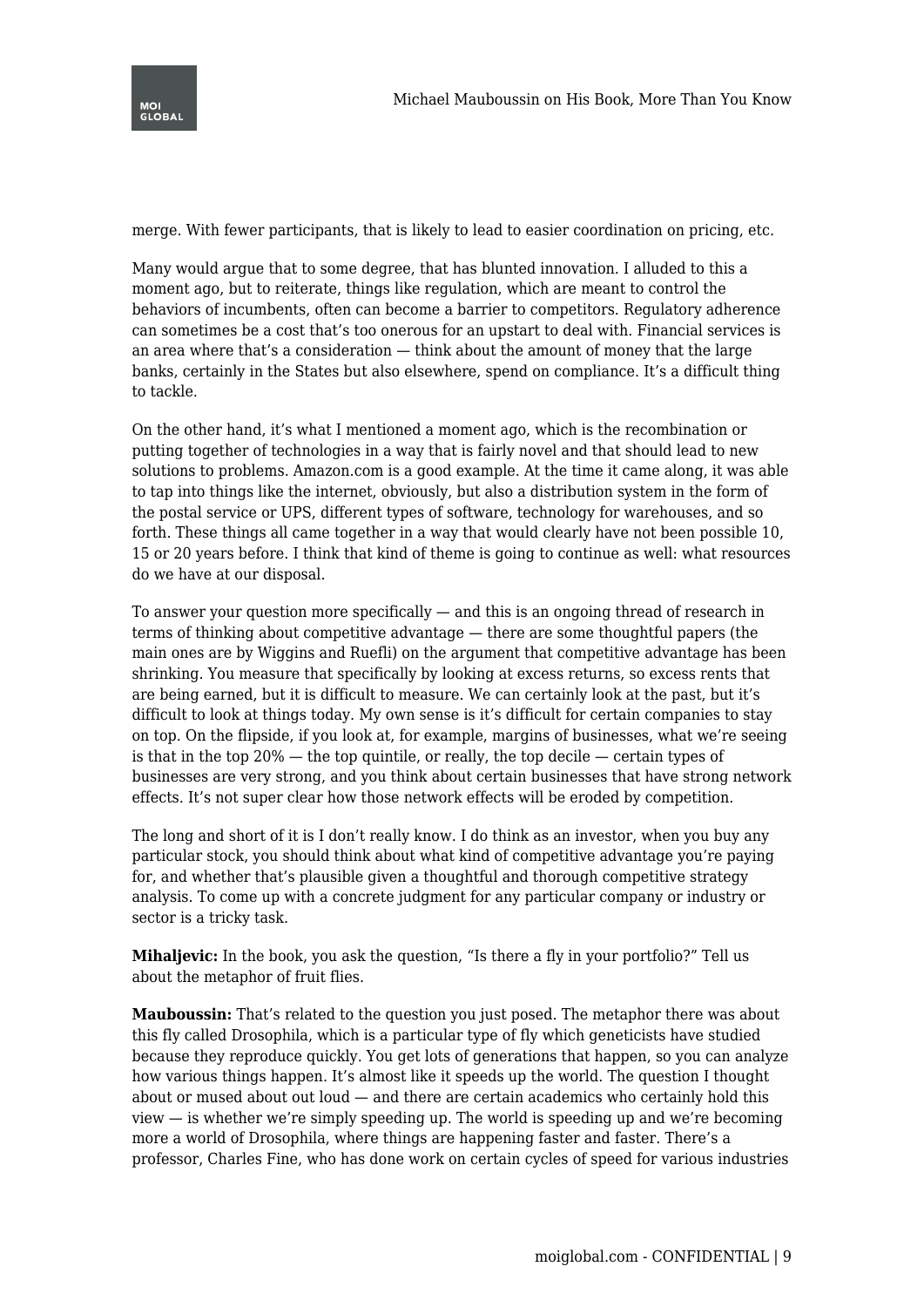

and makes the claim that the clock speed has been accelerating. That is the basic argument.

These are all things that investors should take into consideration when they're looking at a particular company or product. What is the likely life of this product? How do I think about that? What could unseat it? Certain companies have to create new products rapidly even if it's in the same business. Think about the evolution, for example, of disk drives, where product lives are short and you have to have a new product behind the old one in order to continue your competitive positioning. That's the idea behind the Drosophila.

**Mihaljevic:** Is there a link there at all to profit margins which have been, I guess, near historical highs? How do you think about reversion to mean there in light of innovation?

**Mauboussin:** We published a piece a few years ago called "The Base Rate Book" — if you search for The Base Rate Book and Michael Mauboussin, you'll probably find it. We looked at a fairly large sweep of history of corporate performance back to, in many cases, the 1950s, but in most cases, certainly the 1980s. We analyzed the base rate of corporate performance, and one of the chapters is specifically on operating margins. In that piece, by the way, the opening section talks a lot about almost precisely the question you're posing about how we think about regression toward the mean and the rapidity with which that happens.

I'll state something that, on reflection, is a fairly obvious comment, which is if you go through the P&L — so you go through sales and gross profits and operating income or operating margins down to net income — there are varying degrees of persistence. Or saying the opposite, the regression toward the mean happens at different rates for each of those different things. In particular, I'll shine a spotlight on the question you've posed about operating margins. We analyzed operating margins back to 1950. It's a large sample  $-$  a little over 1,000 companies — and we found something interesting. First of all, operating margins are actually not a rapidly mean-reverting series. Some people say that margins are inevitably going to revert to the mean, but that's empirically not correct. That is not a rapidly mean-reverting series. Perhaps a more consequential observation is if you look at margins over time and break it into quintiles, so five different bins, you find that in the bottom three bins, the margins move up and down with the economic cycle, but I'm going to call those roughly dissimilar to the past. The top two quintiles, and in particular the top quintile has the one that's really run away from the pack. It's gotten much, much higher. That becomes an interesting question as to why those margins have gone up so much.

A lot of people — and I'm sympathetic to this argument — have argued that's a consequence of many of these winner-take-all, network-effect type of businesses, and also capital-light businesses, so businesses where intellectual property tends to be at the core versus physical assets, that allows for a lot of scalability, and hence, high incremental profit margins. When we talk about margins and regression toward the mean, it's a much more nuanced argument. You need to unpack it a bit and say what are we talking about in terms of where you are, in terms of the ranking, in terms of the operating margins, and ask the question as to what is underpinning those high margins and is that likely to be something that changes in the next few years. I hear the mumblings about margins being as high as they are, and I don't have a strong view on this, but I'm certain that it's not a clean story, where you can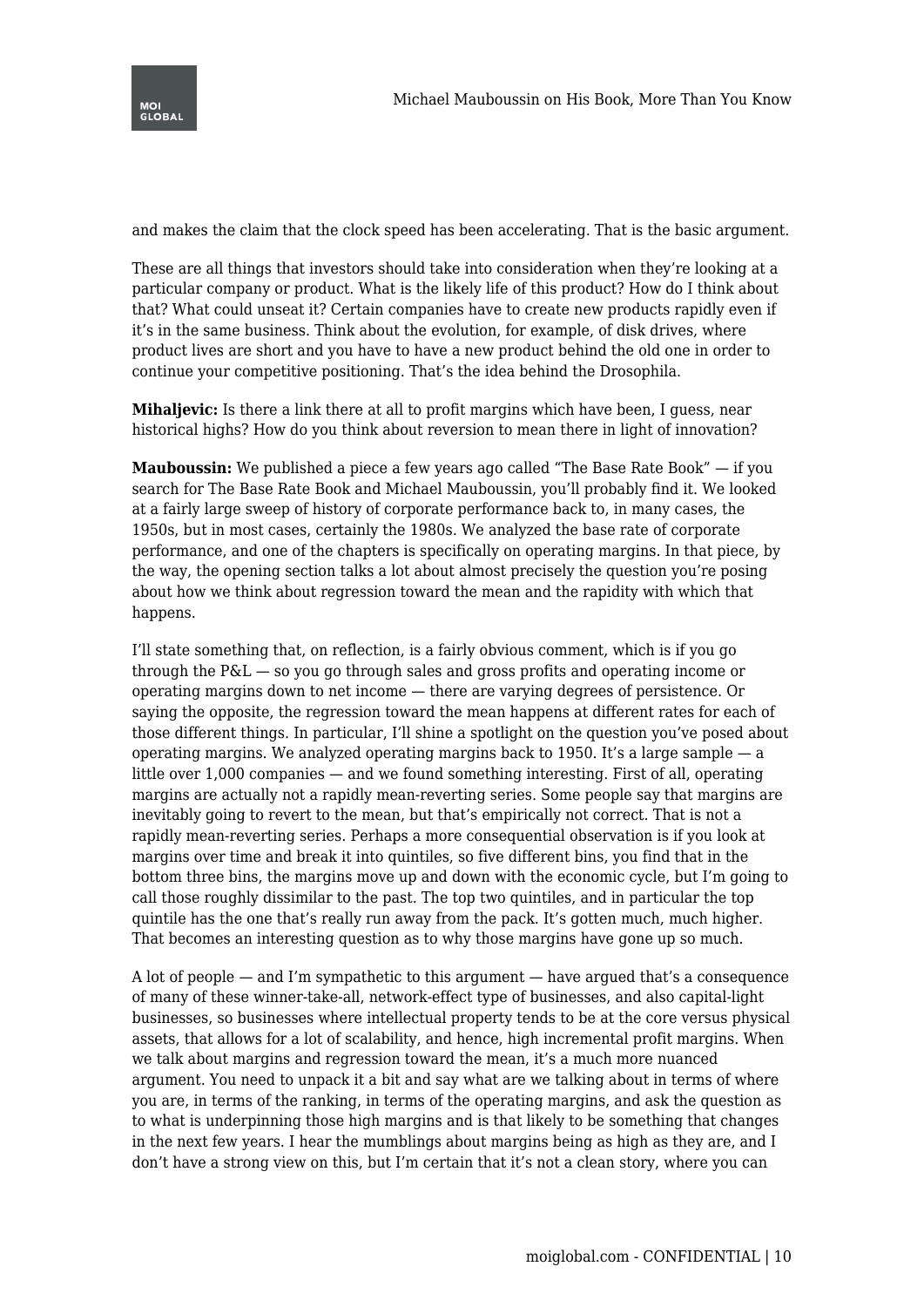

simply say they're too high and they have to go lower. You need to parse that in some detail and really think about the different components to come up with a thoughtful point of view.

**Mihaljevic:** Before we wrap up, perhaps we can touch briefly on part four as well. How do you think about complexity theory in terms of its use in investing, and what do you think are the biggest hurdles that remain in that theory to actually applying it day to day?

**Mauboussin:** In terms of my own education or evolutionary process and understanding how markets work, I probably started — as many people did — in the University of Chicago "markets are efficient" camp. For many people, the default of market efficiency is probably not a bad place to default. In other words, if you have no view, just assuming the market is smarter than you and their prices are pretty good reflections of value, is not a crazy place to start. What the Santa Fe Institute introduced into my thinking and into my language, is something I alluded to before, which is this idea of markets as complex adaptive systems. I mentioned the concept of the wisdom of crowds. These concepts are somewhat interchangeable, but recognizing markets as complex adaptive systems opens up a whole new way of thinking, and a whole new set of tools. We know that markets are hard to beat, and also that markets periodically go haywire. How do you put those two things under the same tent? The complex adaptive systems approach does that. Specifically — just to reiterate — the conditions for efficiency, and diversity, and aggregation, and incentives are a good way to think about that.

This was an automatic entree into discussions about things like fat tails. Nassim Taleb wrote a book in 2001 called Fooled by Randomness, which introduced the world to understanding the role of luck in things. That was great, but he probably made a bigger splash with The Black Swan, which talked about this notion of fat-tail or unusual events. Related to that is this notion of non-linearity. A lot of functions in the world are not linear, which almost always creates surprise for individuals. I would put that under the science and complexity thing, which is really interesting.

Where do we have to go on this? I mentioned diversity breakdowns, but how do we measure that? Is there a way for us to do this in an effective fashion? That's an exciting area. There's work on things like crowdedness, which is a first-order way of thinking about that, but can we develop a richer theory for that? We have some insights about that from things like agent-based models, where we create a market ecosystem in a computer and we let agents trade with one another, but that's just the first step. That's an area we could develop further.

The other thing I'll mention is something that's discussed in Didier Sornette's fascinating book called Why Stock Markets Crash. I don't think it's mentioned in my book because Sornette's book came out after mine. Are there statistical signatures or precursors in markets, as there may be in other systems, that would allow us to increase the probability of anticipating some sort of market break? Those are exciting areas of potential research.

**Mihaljevic:** If you'll allow me to move beyond the book a bit, I'd love to hear about your writing process. You've been so prolific and have delivered so much wisdom for all of us to consume. What is your process?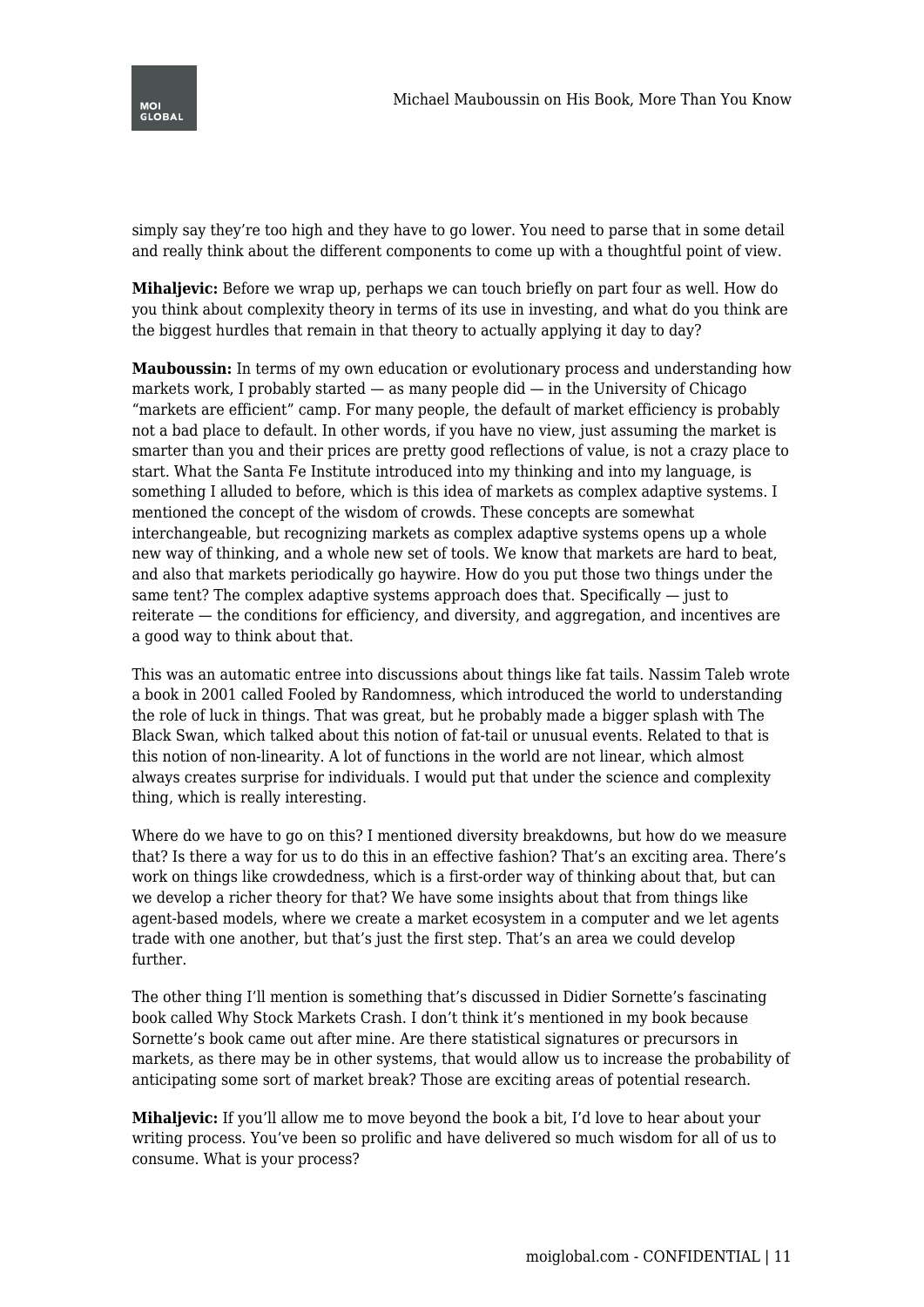

**Mauboussin:** I wish I had a good answer for this question. I'll just mention a couple of things. I mentioned at the outset of our conversation that I'm someone who's reading and thinking and watching and almost having a dialogue with this content. Part of this is figuring out what are interesting topics to talk about. For example, Measuring the Moat came about because we were doing a lot of work trying to create a framework for understanding sustainable competitive advantage. I, like many others, had read widely on this, from Michael Porter to Clay Christensen and others, but I hadn't seen the information organized in a cohesive fashion. Measuring the Moat was my attempt to organize all that information, which was a difficult process for me. It was an attempt to synthesize a lot of different things.

I read Will Thorndike's book The Outsiders, about capital allocation, which came out in 2012, I believe. It's a wonderful book and Will's a great guy. He selected I think eight CEOs and showed how those CEOs were super efficient capital allocators. Many of them came from backgrounds that were atypical for executives. That was cool and inspiring, but it led me to thinking, I don't really know how thousands of companies have spent their money. So we spent a lot of time on capital allocation, looking at the top 1,000 companies in the United States. We looked at how they spent every dollar back to 1980. That's a huge project.

That's the first thing: finding interesting topics to write about. There's no dearth of things to write about today. There are a lot of interesting themes that people talk about in bits and pieces but haven't put together in a cohesive fashion.

The second thing I'll mention in terms of my workflow, is I learned a lot from an editor named Laurence Gonzales with whom I worked on the last two books, Think Twice and The Success Equation. Laurence is a dear friend. He's a Miller Scholar at the Santa Fe Institute, but is basically a writer and a journalist. He has a fascinating personal background, with lots of varied experiences. When I gave Laurence some of my books to edit, he not only edited them, but he also taught me a lot about writing. In the last 10 or 12 years, I've probably learned more about writing than I've learned my whole life, and a lot of that is through the instruction of a very talented guy like Laurence.

I'll also mention Steven Pinker, who's known primarily as a psychologist, but he also wrote a book about style — how to write. Chapter three of that book, in particular, is incredibly powerful for helping people understand how to write effectively, and how to be concrete, and how to make visions solid for the reader. I try to think, as someone who's trying to communicate effectively, what have I learned to do, and who have I turned to to help me become more effective at that?

The last thing I'll mention is we spend a lot of time  $-$  probably too much time  $-$  on visualization. I spend a lot of time thinking about and studying data visualization, trying to make sure that whatever exhibits we share in our work are things that can stand on their own, they're clear, and they contribute to the overall discussion.

I wish I had a better answer. It's funny you say that I'm productive. I often feel like I'm not productive because my idea generation is faster than my output. Even when I was writing "The Consilient Observer", the backbone for *More Than You Know*, I had a running list of